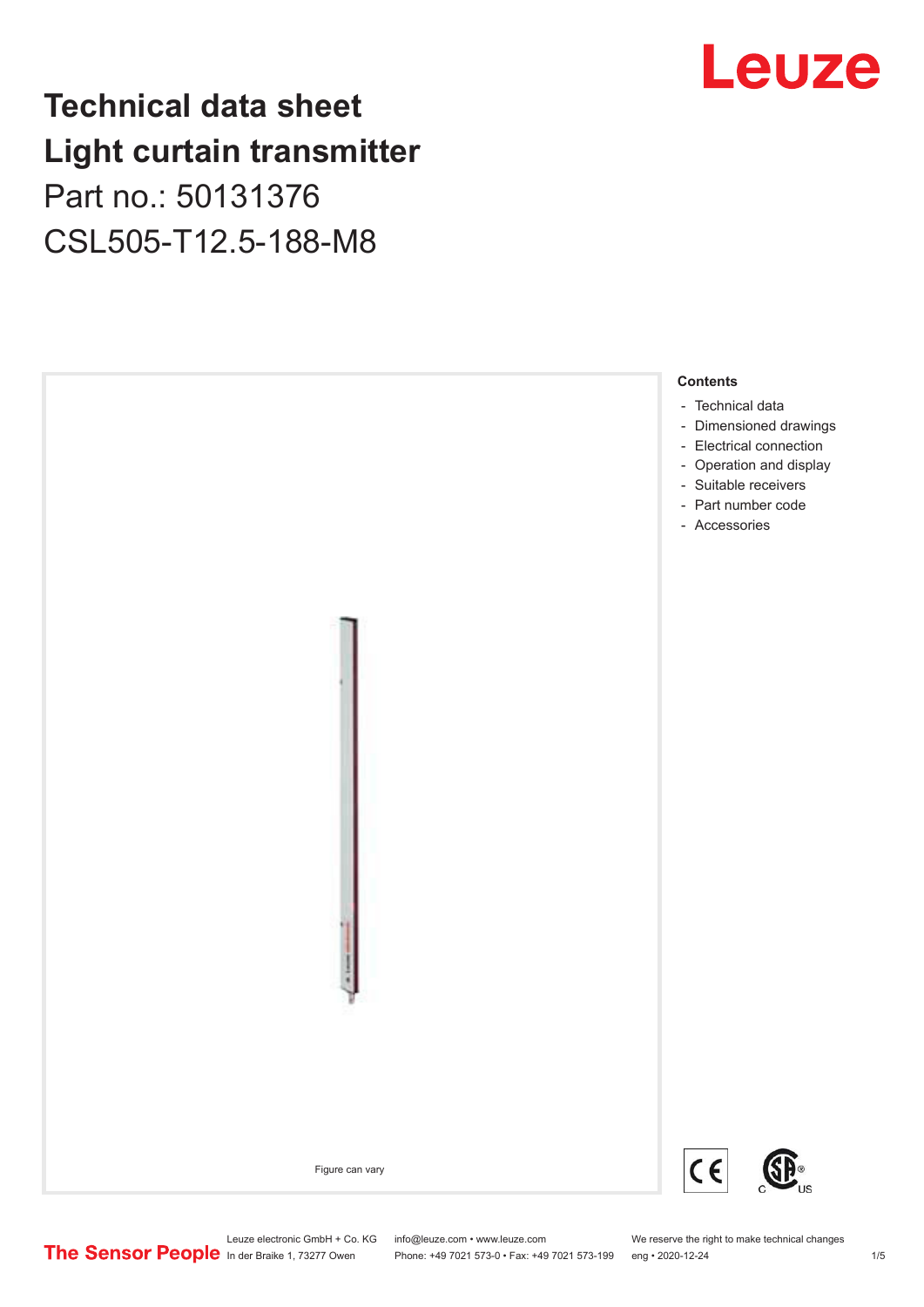# <span id="page-1-0"></span>**Technical data**

# Leuze

| <b>Basic data</b>               |                              |  |  |
|---------------------------------|------------------------------|--|--|
| <b>Series</b>                   | 505                          |  |  |
| <b>Operating principle</b>      | Throughbeam principle        |  |  |
| Device type                     | Transmitter                  |  |  |
| Application                     | Precise object detection     |  |  |
| <b>Special version</b>          |                              |  |  |
| <b>Special version</b>          | Crossed-beam scanning        |  |  |
|                                 | Diagonal-beam scanning       |  |  |
|                                 | Parallel-beam scanning       |  |  |
| <b>Optical data</b>             |                              |  |  |
| <b>Operating range</b>          | Guaranteed operating range   |  |  |
| <b>Operating range</b>          | 0.35m                        |  |  |
| <b>Measurement field length</b> | 188 mm                       |  |  |
| Number of beams                 | 16 Piece(s)                  |  |  |
| Beam spacing                    | 12.5 mm                      |  |  |
| <b>Light source</b>             | LED, Infrared                |  |  |
| <b>LED light wavelength</b>     | 860 nm                       |  |  |
| <b>Measurement data</b>         |                              |  |  |
|                                 |                              |  |  |
| Minimum object diameter         | 15 mm                        |  |  |
| <b>Electrical data</b>          |                              |  |  |
| <b>Protective circuit</b>       | Inductive protection         |  |  |
|                                 | Polarity reversal protection |  |  |
|                                 | Short circuit protected      |  |  |
|                                 |                              |  |  |
| Performance data                |                              |  |  |
| Supply voltage U <sub>B</sub>   | 18  30 V, DC                 |  |  |
| <b>Connection</b>               |                              |  |  |
| <b>Number of connections</b>    | 1 Piece(s)                   |  |  |
| <b>Connection 1</b>             |                              |  |  |
| <b>Function</b>                 | Deactivation input           |  |  |
|                                 | Voltage supply               |  |  |
| Type of connection              | Connector                    |  |  |
| <b>Thread size</b>              | M <sub>8</sub>               |  |  |
| <b>Type</b>                     | Male                         |  |  |
| <b>Material</b>                 | Metal                        |  |  |
| No. of pins                     | 4-pin                        |  |  |

| <b>Mechanical data</b>         |                        |
|--------------------------------|------------------------|
| Design                         | Cubic                  |
| Dimension (W x H x L)          | 10 mm x 250 mm x 27 mm |
| <b>Housing material</b>        | Metal                  |
| <b>Metal housing</b>           | Aluminum               |
| Lens cover material            | Plastic                |
| <b>Housing color</b>           | Silver                 |
| Type of fastening              | Through-hole mounting  |
| <b>Operation and display</b>   |                        |
| Type of display                | LED                    |
| <b>Number of LEDs</b>          | 1 Piece(s)             |
| <b>Type of configuration</b>   | Software               |
|                                | Via pin assignment     |
| <b>Environmental data</b>      |                        |
| Ambient temperature, operation | $-30$ 50 °C            |
| Ambient temperature, storage   | $-4065 °C$             |
| <b>Certifications</b>          |                        |
| Degree of protection           | IP 65                  |
| <b>Protection class</b>        | III                    |
| <b>Classification</b>          |                        |
| <b>Customs tariff number</b>   | 90314990               |
| eCl@ss 5.1.4                   | 27270910               |
| eCl@ss 8.0                     | 27270910               |
| eCl@ss 9.0                     | 27270910               |
| eCl@ss 10.0                    | 27270910               |
| eCl@ss 11.0                    | 27270910               |
| <b>ETIM 5.0</b>                | EC002549               |
| <b>ETIM 6.0</b>                | EC002549               |
| <b>ETIM 7.0</b>                | EC002549               |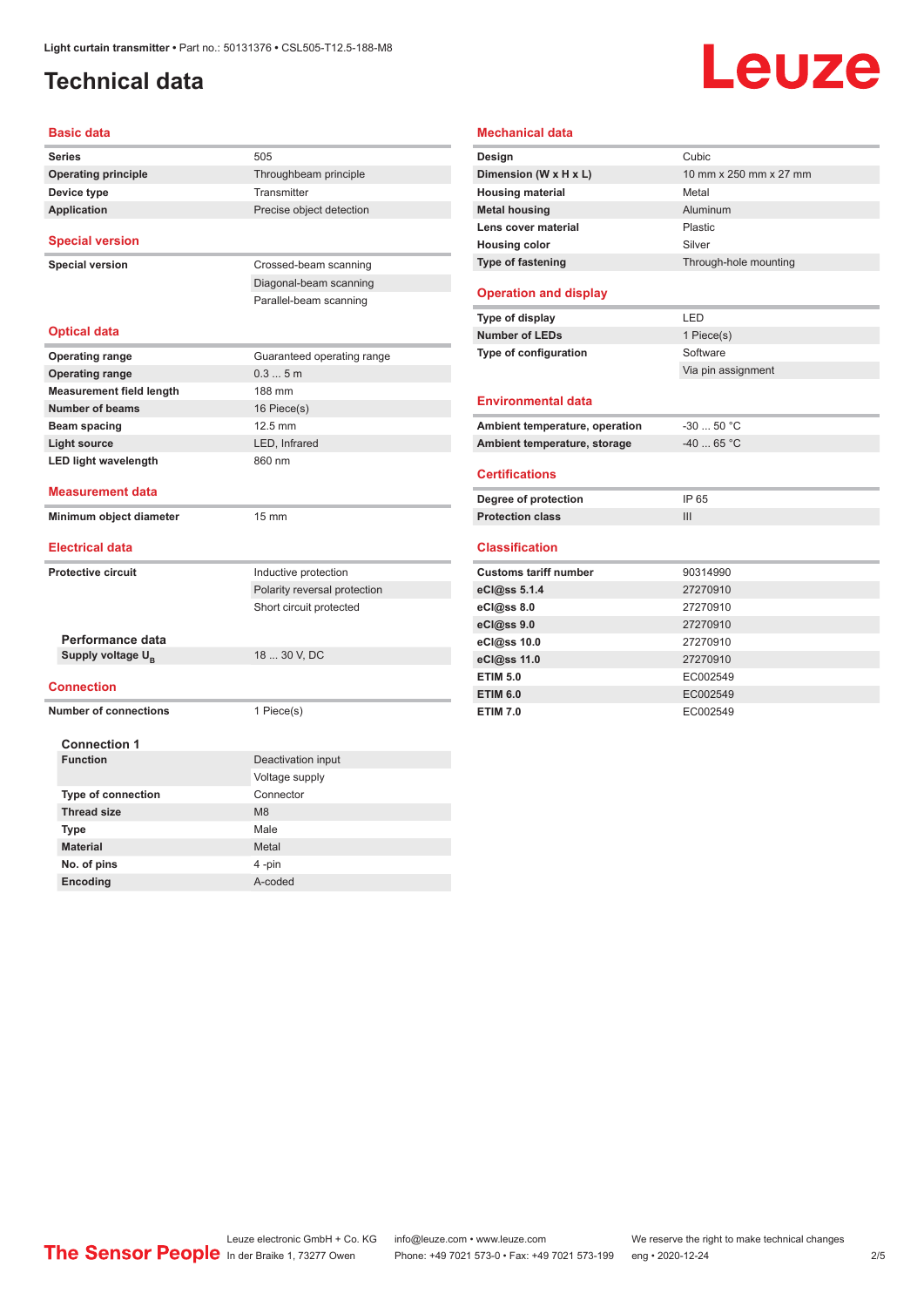## <span id="page-2-0"></span>**Dimensioned drawings**

Leuze

All dimensions in millimeters



Observe the exact dimensions in the chapter "Technical data, dimensioned drawings" in the operating instructions.

# **Electrical connection**

**Connection 1**

| <b>Function</b>    | Deactivation input<br>Voltage supply |
|--------------------|--------------------------------------|
| Type of connection | Connector                            |
| <b>Thread size</b> | M <sub>8</sub>                       |
| <b>Type</b>        | Male                                 |
| <b>Material</b>    | Metal                                |
| No. of pins        | 4-pin                                |
| Encoding           | A-coded                              |

#### **Pin Pin assignment**

| $\overline{2}$<br>n.c.  |  |
|-------------------------|--|
| <b>GND</b><br>ຳ<br>- 14 |  |
| IN<br>$\overline{4}$    |  |



## **Operation and display**

| <b>LED</b>     | --<br><b>Display</b> | <b>Moanir</b> |
|----------------|----------------------|---------------|
| $\overline{A}$ | Off                  | Off           |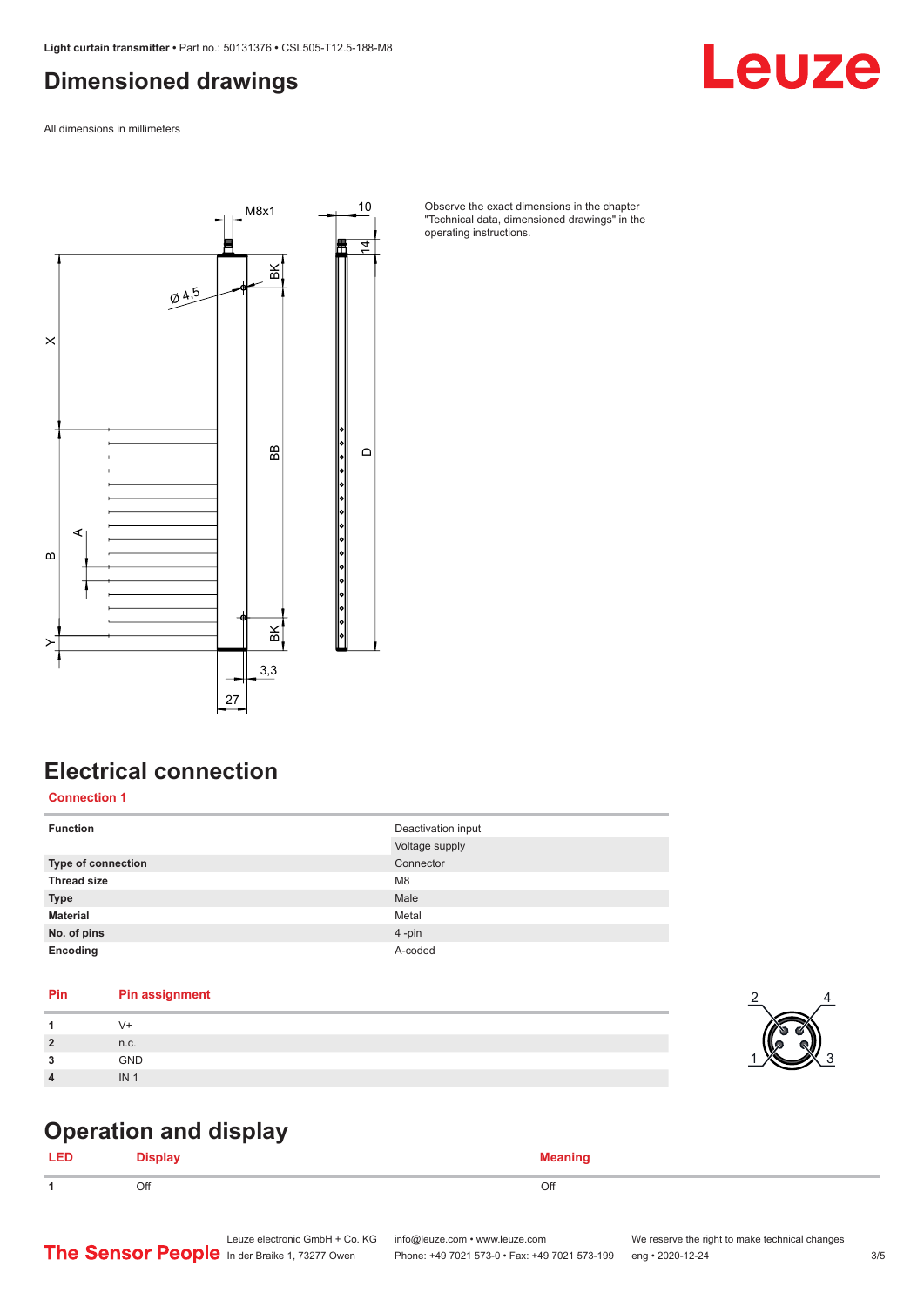## <span id="page-3-0"></span>**Operation and display**

| <b>LED</b> | <b>Display</b>        | <b>Meaning</b>        |
|------------|-----------------------|-----------------------|
|            | Red, continuous light | Operational readiness |
|            | Red, flashing         | Error                 |

#### **Suitable receivers**

| Part no. | <b>Designation</b>                  | <b>Article</b>         | <b>Description</b>                                                                                                                                                                                                                                                                                                                           |
|----------|-------------------------------------|------------------------|----------------------------------------------------------------------------------------------------------------------------------------------------------------------------------------------------------------------------------------------------------------------------------------------------------------------------------------------|
| 50131319 | CSL505-R12.5-188-<br>M <sub>8</sub> | Light curtain receiver | Application: Precise object detection<br>Special version: Parallel-beam scanning, Crossed-beam scanning, Diagonal-<br>beam scanning, Teach input, Warning output<br>Operating range: 0.3  5 m<br>Digital switching outputs: 2 Piece(s)<br>Switching output: Transistor, Push-pull, Light/dark reversible<br>Connection: Connector, M8, 4-pin |

#### **Part number code**

Part designation: **CSL505-XYYY-ZZZZ-AA-BBB**

| x           | <b>Operating principle</b><br>T: transmitter                                                    |
|-------------|-------------------------------------------------------------------------------------------------|
|             | R: receiver                                                                                     |
| <b>YYY</b>  | <b>Beam spacing</b><br>05:5 mm<br>12.5: 12.5 mm<br>25:25 mm<br>50:50 mm<br>100: 100 mm          |
| <b>ZZZZ</b> | <b>Measurement field length</b><br>Measurement field length [mm], dependent on beam spacing     |
| AA          | <b>Electrical connection</b><br>M8: M8 connector, 4-pin (plug)                                  |
|             |                                                                                                 |
| <b>Note</b> |                                                                                                 |
| $\bullet$   | $\&$ A list with all available device types can be found on the Leuze website at www.leuze.com. |

#### **Accessories**

# Connection technology - Connection cables

|   | Part no. | <b>Designation</b> | <b>Article</b>   | <b>Description</b>                                                                                                                                |
|---|----------|--------------------|------------------|---------------------------------------------------------------------------------------------------------------------------------------------------|
| ₩ | 50130850 | KD U-M8-4A-V1-050  | Connection cable | Connection 1: Connector, M8, Axial, Female, 4-pin<br>Connection 2: Open end<br>Shielded: No<br>Cable length: 5,000 mm<br>Sheathing material: PVC  |
|   | 50130871 | KD U-M8-4W-V1-050  | Connection cable | Connection 1: Connector, M8, Angled, Female, 4-pin<br>Connection 2: Open end<br>Shielded: No<br>Cable length: 5,000 mm<br>Sheathing material: PVC |

Leuze